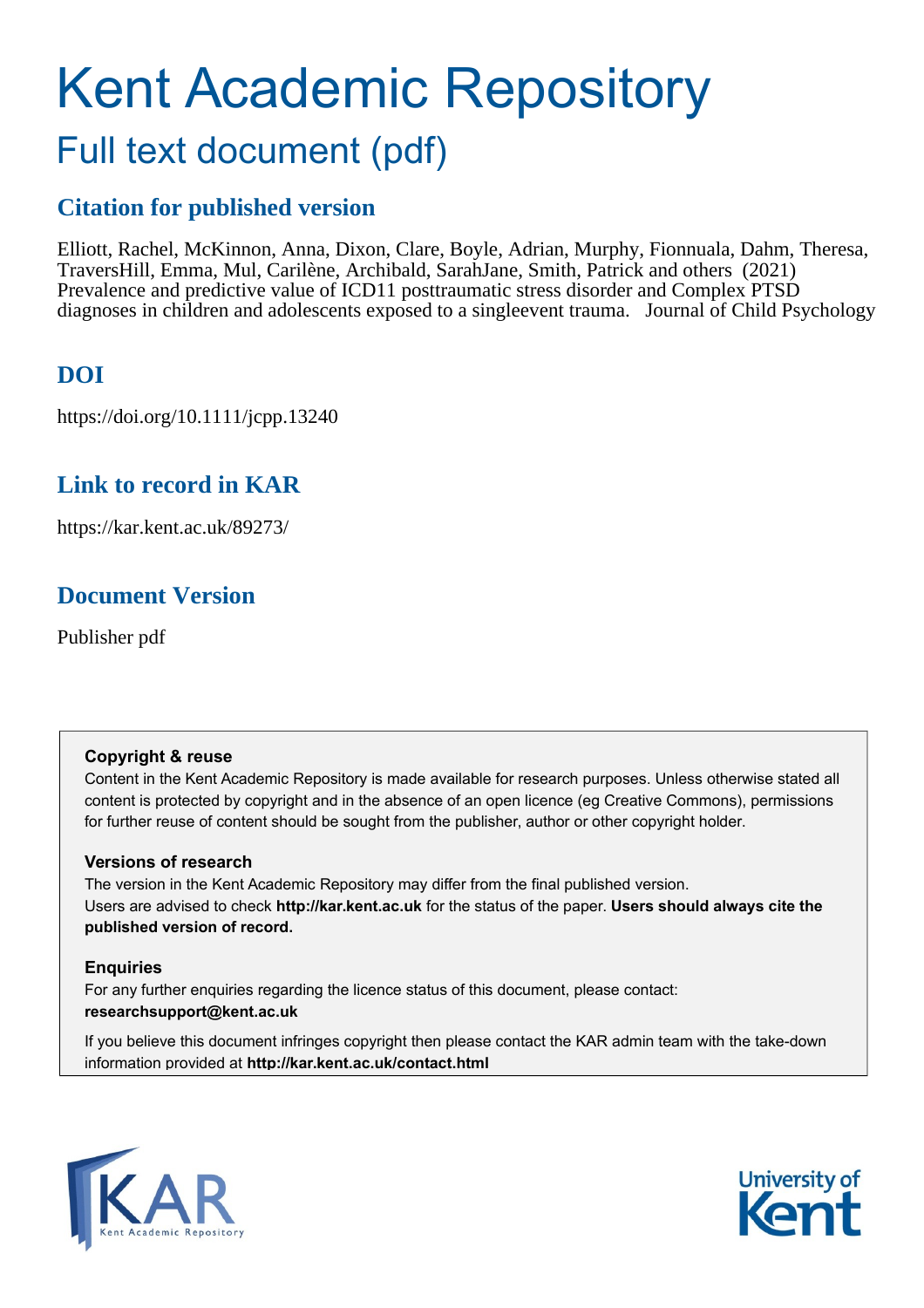Journal of Child Psychology and Psychiatry 62:3 (2021), pp 270-276 doi:10.1111/jcpp.13240

Check for updates

# Prevalence and predictive value of ICD-11 posttraumatic stress disorder and Complex PTSD diagnoses in children and adolescents exposed to a single-event trauma

### Rachel Elliott, $^{1}$ Anna McKinnon, $^{1,2}$  Clare Dixon, $^{1}$  Adrian Boyle, $^{3}$  Fionnuala Murphy, $^{1}$ Theresa Dahm,  $^1$  Emma Travers-Hill,  $^1$  Cari-lène Mul,  $^4$  Sarah-Jane Archibald,  $^3$  Patrick Smith, $^5$  Tim Dalgleish, $^{1,6}$  $^{1,6}$  $^{1,6}$  Richard Meiser-Stedman, $^{1,7}$  $^{1,7}$  $^{1,7}$   $\textcolor{blue} \bullet$  and Caitlin Hitchcock $^{1,6}$

<sup>1</sup>MRC: Cognition and Brain Sciences Unit, University of Cambridge, Cambridge, UK; <sup>2</sup>Centre for Emotional Health, Macquarie University, Sydney, NSW, Australia; <sup>3</sup>Cambridge University Hospitals NHS Foundation Trust, Cambridge,<br>UK; <sup>4</sup>Department of Psychology, Anglia Ruskin University, Cambridge, UK; <sup>5</sup>Institute of Psychiatry, Psychol Neuroscience, King's College London, London, UK; <sup>6</sup>Cambridgeshire and Peterborough NHS Foundation Trust,<br>Cambridge, UK; <sup>7</sup>Department of Clinical Psychology, Norwich Medical School, University of East Anglia, Norwich, UK

Background: The 11th edition of the International Classification of Diseases (ICD-11) made a number of significant changes to the diagnostic criteria for post-traumatic stress disorder (PTSD). We sought to determine the prevalence and 3-month predictive values of the new ICD-11 PTSD criteria relative to ICD-10 PTSD, in children and adolescents following a single traumatic event. ICD-11 also introduced a diagnosis of Complex PTSD (CPTSD), proposed to typically result from prolonged, chronic exposure to traumatic experiences, although the CPTSD diagnostic criteria do not require a repeated experience of trauma. We therefore explored whether children and adolescents demonstrate ICD-11 CPTSD features following exposure to a single-incident trauma. Method: Data were analysed from a prospective cohort study of youth aged 8–17 years who had attended an emergency department following a single trauma. Assessments of PTSD, CPTSD, depressive and anxiety symptoms were performed at two to four weeks  $(n = 226)$  and nine weeks  $(n = 208)$  post-trauma, allowing us to calculate and compare the prevalence and predictive value of ICD-10 and ICD-11 PTSD criteria, along with CPTSD. Predictive abilities of different diagnostic thresholds were undertaken using positive/negative predictive values, sensitivity/specificity statistics and logistic regressions. Results: At Week 9, 15 participants (7%) were identified as experiencing ICD-11 PTSD, compared to 23 (11%) experiencing ICD-10 PTSD. There was no significant difference in comorbidity rates between ICD-10 and ICD-11 PTSD diagnoses. Ninety per cent of participants with ICD-11 PTSD also met criteria for at least one CPTSD feature. Five participants met full CPTSD criteria. Conclusions: Reduced prevalence of PTSD associated with the use of ICD-11 criteria is likely to reduce identification of PTSD relative to using ICD-10 criteria but not relative to DSM-4 and DSM-5 criteria. Diagnosis of CPTSD is likely to be infrequent following single-incident trauma. **Keywords:** Posttraumatic stress disorder; child; adolescent; trauma; Complex PTSD; International Classification of Diseases.

#### Introduction

Accurate diagnosis of trauma-related difficulties is vital not only to maximise quality of life for affected individuals, but also to ensure appropriate service commission and delivery. In an effort to improve the accuracy of diagnoses, the 11th edition of the International Classification of Diseases (ICD-11; World Health Organization, 2018) made substantial amendments to the criteria for trauma-related disorders. In addition to changes to the post-traumatic stress disorder (PTSD) criteria, an additional disorder was introduced—Complex PTSD (CPTSD), whereby full PTSD diagnostic criteria are met in addition to three additional symptom clusters that reflect disturbances in self-organisation: affect dysregulation, negative self-concept, and interpersonal difficulties. Here we seek to evaluate the clinical

utility of these new and revised diagnoses for children and adolescents by determining the occurrence and persistence of both ICD-11 PTSD and CPTSD in young people who attended a hospital following a single traumatic event.

The revised ICD-11 criteria for PTSD focus on a smaller number of core symptoms. Although the three core PTSD symptom clusters (avoidance, re-experiencing, hyperarousal) were retained, ICD-11 omits the symptoms common to both PTSD and other disorders —sleep difficulties and concentration difficulties—in an effort to improve the specificity of the PTSD diagnosis (Maercker et al., 2013). Furthermore, a requirement of functional impairmentwas introduced into the ICD-11 criteria (mirroring the Diagnostic and StatisticalManual forMental Disorders [DSM]) in an effort to differentiate PTSD from normal reactions to extreme stressors and address concerns that the threshold for ICD-10PTSDwas relatively low (Maercker etal.,2013). There is some evidence that ICD-11 may reduce Conflict of interest statement: See Acknowledgements for full<br>diagnostic rates relative to ICD-10 (e.g. Sachser &

This is an open access article under the terms of the [Creative Commons Attribution](http://creativecommons.org/licenses/by/4.0/) License, which permits use, distribution and reproduction in any medium, provided the original work is properly cited.

disclosures.

<sup>©</sup> 2020 The Authors. Journal of Child Psychology and Psychiatry published by John Wiley & Sons Ltd on behalf of Association for Child and Adolescent Mental Health.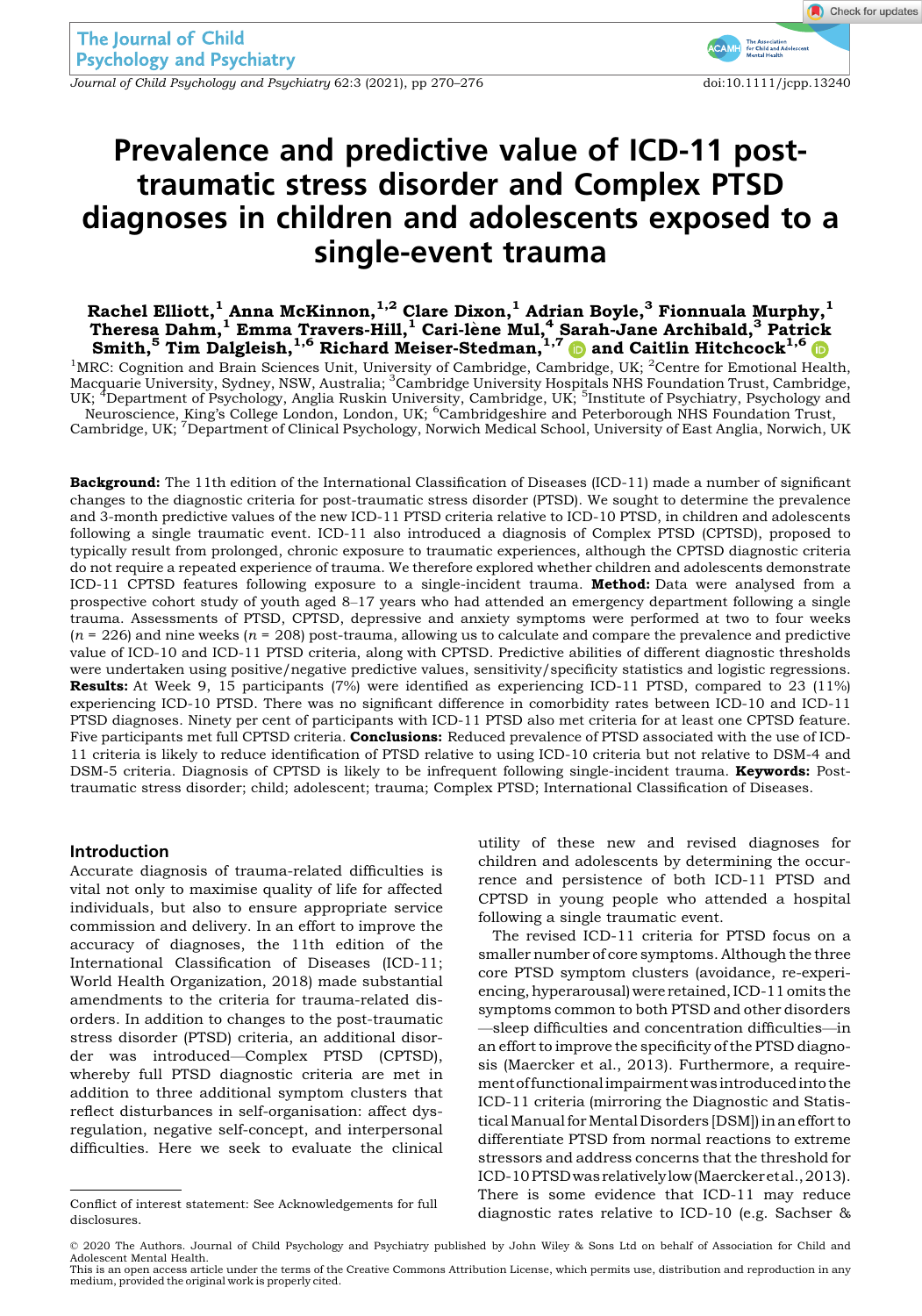Goldbeck, 2016), and DSM-5 (Sachser et al., 2017), in young people being treated for post-traumatic stress. ICD-11 has also been found to reduce diagnosis relative to DSM-5 in preschool (1–6 year old) children (Vasileva, Haag, Landolt, & Petermann, 2018). Preliminary evidence has suggested that use of ICD-11 criteria in community-based samples of young people is unlikely to substantially reduce prevalence rates relative to DSM criteria; however, results have been moremixed indefined samples of trauma survivors (for review see Brewin et al., 2017). Further, the predictive value of the ICD-11 PTSD diagnosis has not been well explored in young people, which has important implications for whether the revised criteria reduce diagnosis of normal reactions to adverse events which are likely to naturally recover over time (Hiller et al., 2016).

The omission of symptoms common to other disorders may also reduce comorbidities relative to diagnosis using DSM criteria (Maercker et al., 2013). However, by making the ICD-11 PTSD criteria more stringent, it may also plausibly follow that comorbidity is likely to increase as only the more severe cases will be diagnosed. This is consistent with some findings within the adult literature, whereby ICD-11 has been associated with higher rates of disability and higher comorbidity with anxiety (but not depression) compared to the diagnosis of PTSD using DSM-5 (Shevlin et al., 2018). The first aim of this study therefore was to determine if the ICD revision had delivered its intended effects by evaluating whether use of ICD-11 PTSD criteria (a) reduces the estimated prevalence of PTSD, relative to ICD-10 criteria, and (b) impacts the estimated frequency of comorbid difficulties in youth. The specificity of the ICD-11 PTSD diagnosis is particularly important to explore in children and adolescents, as the behavioural symptoms that were removed are markers of PTSD that are more readily identifiable by parents and caregivers compared to children's cognitive symptoms which are harder to evaluate by observers (for review, see Smith et al., 2018).

The ICD-11 also presents different diagnoses for PTSD and Complex PTSD (CPTSD). The introduction ofCPTSD criteria follows clinical observations (Cloitre, et al., 2013; Herman, 1992) that individuals exposed to very severe, repeated or prolonged traumas often demonstrate additional disturbances in self-organisation that impact functioning and require treatment (Shevlin et al., 2018). In addition to the three core features of PTSD (reexperiencing, avoidance and hyperarousal), diagnosis of CPTSD requires one symptom from each of three additional symptom clusters—affect dysregulation, negative self-concept and interpersonal difficulties. Although originally conceptualised asmore likely to occur in those with complex trauma histories (Van der Kolk, Roth, Pelcovitz, Sunday, & Spinazzola, 2005), the ICD-11 CPTSD criteriadonot includea requirement for repeated or prolonged traumatic events thus acknowledging the possibility of more complex presentations following single-event traumas.

Prior latent class analyses have endorsed distinct symptom profiles for PTSD vs CPTSD in both community (Perkonigg et al., 2016) and treatment-seeking (Sachser et al., 2017) child and adolescent samples. However, no prior study has explored either natural recovery from,orpersistenceof,CPTSD features,or the impact of trauma frequency (particularly single-incident events) on children's experience of CPTSD symptoms.Childhoodand adolescence is adevelopmentally sensitive period for the self-organisation structures that become distorted in CPTSD (i.e. interpersonal skills, self-identity and affect regulation). As such, it is plausible that a single traumatic incident during this developmental window may be sufficient to impair these structures and produce complex post-traumatic stress responses in youth. If so, this is important to determine given that the more Complex PTSD presentations are associated with greater functional impairments (Stein et al., 1997) and put individuals at risk of misdiagnosis (Herman, 1992). Thus, the second aim of this study was to explore whether children and adolescents might demonstrate CPTSD features following a single-incident trauma. Importantly, we examined how the presence of CPTSD features related to comorbid depression and anxiety difficulties, and pretrauma concerns for the young person's mental health.

To address these aims, we analysed data collected from 8–17 years old (see Meiser-Stedman et al., 2017), who presented at one of four hospital emergency departments following a single-incident traumatic event. Assessments were completed at two weeks and nine weeks following the traumatic event, which allowed us to calculate and compare the prevalence, specificity and predictive value of ICD-10 and ICD-11 PTSD criteria<sup>1</sup>, along with CPTSD.

### Method

#### **Participants**

Participants (aged 8–17 years,  $M = 14.1$  years,  $SD = 7.2$ ) and their caregivers were recruited at four emergency departments in the East of England following a single-event trauma between September 2010 and April 2013. In this data set, traumatic events had been defined using the DSM-5 definition of a trauma, that is involving the threat of death or serious injury, or as an event that lead to admission to intensive care, high dependency unitor admission for threeormoredays tohospital.A traumawas considered a single event if it was a 'one-off' incident unrelated to maltreatment or abuse. Exclusion criteria were inability to speak English, intellectual disability, attendance resulting from deliberate self-harm, being under the care of child protection services and moderate to severe traumatic brain injury (i.e. post-traumatic amnesia ≥24 hr).

Two hundred and twenty-six (37.4%) of the 604 eligible participants completed the initial Week 2 assessment (days since trauma,  $M = 22.0$ ,  $SD = 7.2$ ). Ninety-six of these participants (42.5%) were female and sixteen (7.1%) belonged to a minority ethnic group or were mixed race. Approximately 16% had received treatment for a mental health issue prior to the trauma. There were no significant differences between participants and eligible nonparticipants in terms of age, sex, ethnicity, number of injuries, having a medical procedure in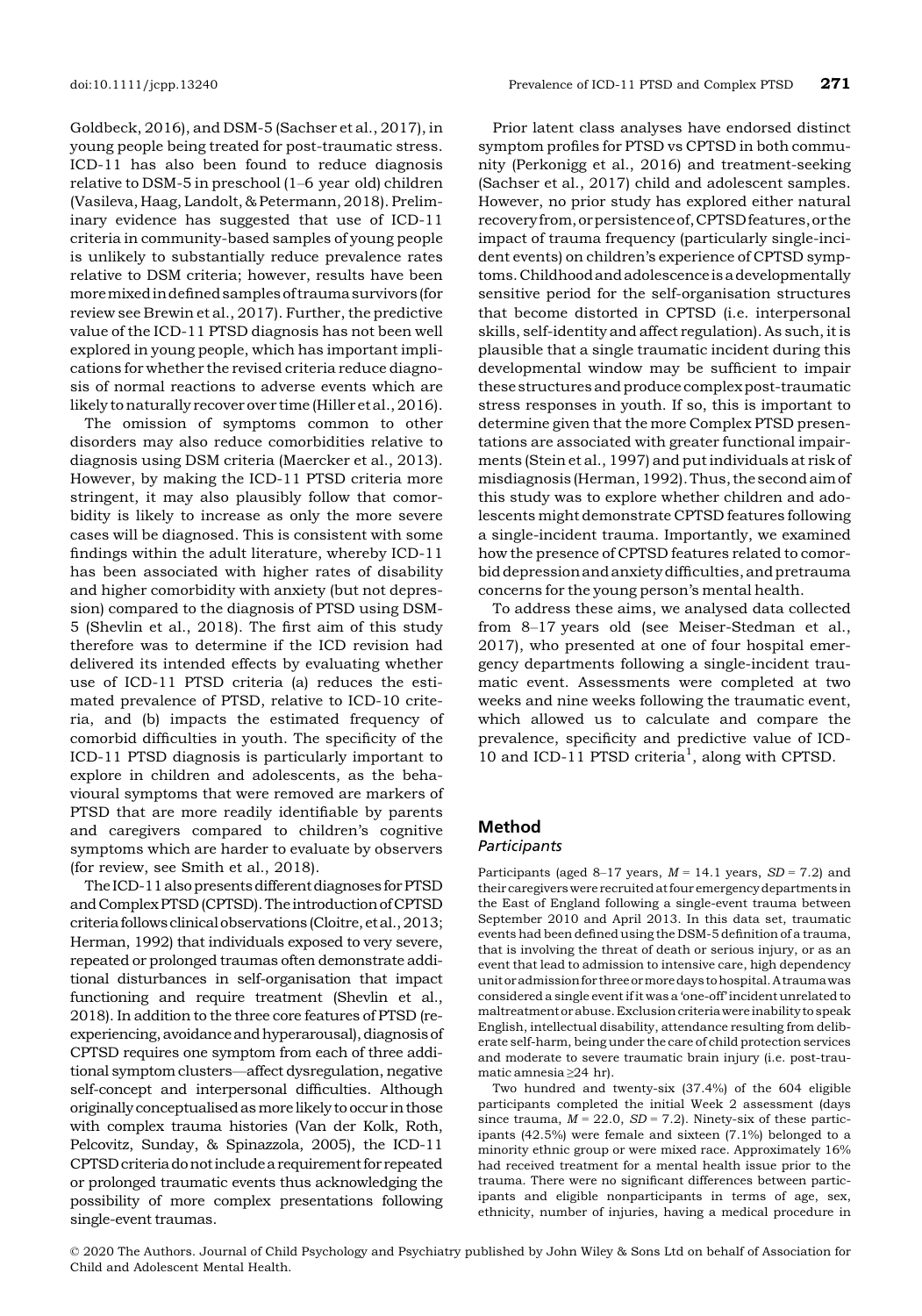the Emergency Department, being seen in the resuscitation area of the Emergency Department, days admitted, previous attendances, head injury or Glasgow Coma Scale scores in those with mild traumatic brain injury ( $ps > .05$ ).

Two hundred and eight participants (92.0% of those who completed the Week 2 assessment) completed a second assessment 9 weeks post-trauma ( $M = 67.5$  days,  $SD = 11.7$ ). There were no differences between youth who did or did not complete the Week 9 assessment in terms of sex, age or initial traumatic stress symptoms ( $ps > .15$ ).

#### Trauma and injury characteristics

Participants had experienced a motor vehicle collision  $(n = 104; 46.0\%)$ , an assault  $(n = 41; 18.1\%)$ , a dog attack  $(n = 10; 4.4%)$ , serious accidental injuries  $(n = 70; 31.0%)$  and a medical emergency  $(n = 1; 0.4\%)$ . Forty-eight (21.2%) sustained a bone fracture, 62 (27.4%) were admitted to hospital and 13 (5.8%) to an intensive care unit. Thirty-nine (17.3%) received opiate medication. Eighty-six (38.1%) sustained a head injury during the trauma, and of these, 26 (11.5%) lost consciousness during or shortly after the trauma. Nine (4.0%) were intubated at the scene of the trauma.

#### **Measures**

PTSD and CPTSD diagnosis. The self-report items that we used to index ICD-11 diagnostic criteria for PTSD and CPTSD are presented in Table S1. Diagnosis of PTSD requires the presence of one of two items in the re-experiencing, avoidance and hyperarousal clusters, respectively, along with functional impairmentasaresultof thesesymptoms. Inaddition topresence of these criterion,CPTSD requires one of two items in the affective dysregulation, negative self-beliefs and interpersonal difficulties cluster, along with functional impairment.

The International Trauma Questionnaire is the leading selfreport measure of ICD-11 PTSD and CPTSD (Cloitre et al., 2018) and has been recently validated for use in children and young people (Haselgruber et al., 2019). As we made use of secondary data that were collected prior to publication of the ITQ, we sought to match the ITQ items with participants' responses (see Table S1) on the Child PTSD Symptom Scale (CPSS, Foa, Johnson, Feeny, & Treadwell, 2001), the Child Post-Traumatic Cognitions Inventory (CPTCI, Meiser-Stedman et al., 2009) and the Child Response Style Questionnaire (CRSQ, Meiser-Stedman et al., 2017). This ensured that our measurement of ICD-11 PTSD and CPTSD was comparable to the wider literature. In aid of this, our chosen items were also matched to the ITQ items based on the methods of previous studies. For example, for the ITQ item 'When I am upset, it takes me a long time to calm down', we used the CPSS item 'Feeling irritable and having fits of anger', based on Perkonigg et al. (2016) and Sachser et al.'s (2017) use of self-report of anger and irritability to index this criterion.

We rated a diagnostic criterion as met if the participant's response on the matched self-report item indicated that the symptom was present '2–4 times a week/half the time' or '5 or more times a week/all the time' (i.e. a score of 2 or above, out of 3) on the CPSS, and 'agree a bit' or 'agree a lot' (i.e. a score of 3 or above, out of 4) for CPTCI items (as per Sachser et al., 2017). This accords with ITQ scoring criteria (Cloitre et al., 2018). For the functional impairment criterion to be met, participants needed to respond 'Yes' to one of the CPSS Yes or No questions asking whether their symptoms had got in the way of relationships with friends, relationship with family, schoolwork, fun and hobby activities,orchoresanddutiesathome.Forexample, the ITQ item 'Affected your relationships or social life?' was matched as reporting yes to either of the CPSS functional impairment items 'Has the problem got in the way of your relationships with friends' or 'Has the problem got in the way of your relationships with your family'. Cronbach's alpha was acceptable for both scales ICD-11 PTSD = .85; ICD-11 CPTSD = .74.

Using this scoring procedure, ICD-11 PTSD and CPTSD diagnoses were scored at Week 9, and satisfying the nonduration PTSD criteria was scored at Week 2. We report DSM diagnoses from the original paper (Meiser-Stedman et al., 2017) for comparison purposes. Diagnosis of ICD-10 PTSD followed the above ICD-11 procedure. Items used to index ICD-10 PTSD diagnostic criteria are presented in Table S2. Cronbach's  $\alpha$  was good, ICD-10 PTSD = .87.

Comorbid difficulties. Youth with clinically significant anxiety and depression were identified using self-report questionnaire cut-offs for the 38-item Spence Child Anxiety Scale  $(scores \geq 60$  indicate clinically significant anxiety; possible range 0–114) and the 13-item Short Mood and Feelings Questionnaire (scores ≥ 8 indicate clinically significant depression; possible range 0–26), respectively (Costello & Angold, 1988; Spence, 1998).

#### Procedure

Data collection was approved by the UK National Research Ethics Service, Cambridgeshire Research Ethics Committee (10/H0304/11). The caregivers of children meeting inclusion criteria were initially contacted by letter 2–4 days post-hospital attendance and then by telephone at 7–8 days to arrange the initial Week 2 assessment. At Week 2, caregivers answered additional questions about their child's trauma and subsequent hospital attendance. Further information (e.g. extent of injuries) was obtained from medical records. Follow-up assessments were completed nine weeks post-trauma. For full details, see Meiser-Stedman et al. (2017).

#### Statistical analyses

Prevalence of youth meeting criteria for PTSD and CPTSD (minus the duration criterion) at Week 2 was calculated using the entire sample. Predictive utilities of different diagnostic thresholds were examined using positive/negative predictive values, sensitivity/specificity statistics and logistic regressions. For these analyses, only the cases  $(n = 208)$  with full Week 2 and Week 9 data were included.

Under ICD-11 criteria, diagnosis of CPTSD requires that ICD-11 PTSD criteria are met first. Although presence of CPTSD is listed as an exclusion for ICD-11 PTSD in the ICD-11 diagnostic criteria, it is unlikely that CPTSD will be routinely assessed in young people exposed to a single-incident trauma. Thus, to ensure that prevalence of ICD-11 PTSD in this sample was not under-represented in comparisons with ICD-10 PTSD, cases that went on to meet CPTSD criteria were included when completing between-group comparisons of prevalence and comorbidity between ICD-10 and ICD-11 PTSD. The prevalence of ICD-11 PTSD when excluding cases with CPTSD is reported in Table 1. Positive/negative predictive values and sensitivity/specificity statistics for ICD-11 PTSD excluded those cases who met CPTSD criteria.

#### **Results**

#### PTSD prevalence

The prevalence of those meeting ICD-10 and ICD-11 PTSD criteria (minus the duration criterion) at Week 2 and qualifying for PTSD at Week 9, along with data on comorbid problems, is presented in Table 1. McNemar's tests indicated that ICD-11 diagnostic rates did not significantly differ from DSM-IV or DSM-5 at either Week 2,  $ps > .06$ , or Week 9,  $ps > .21$ . However, ICD-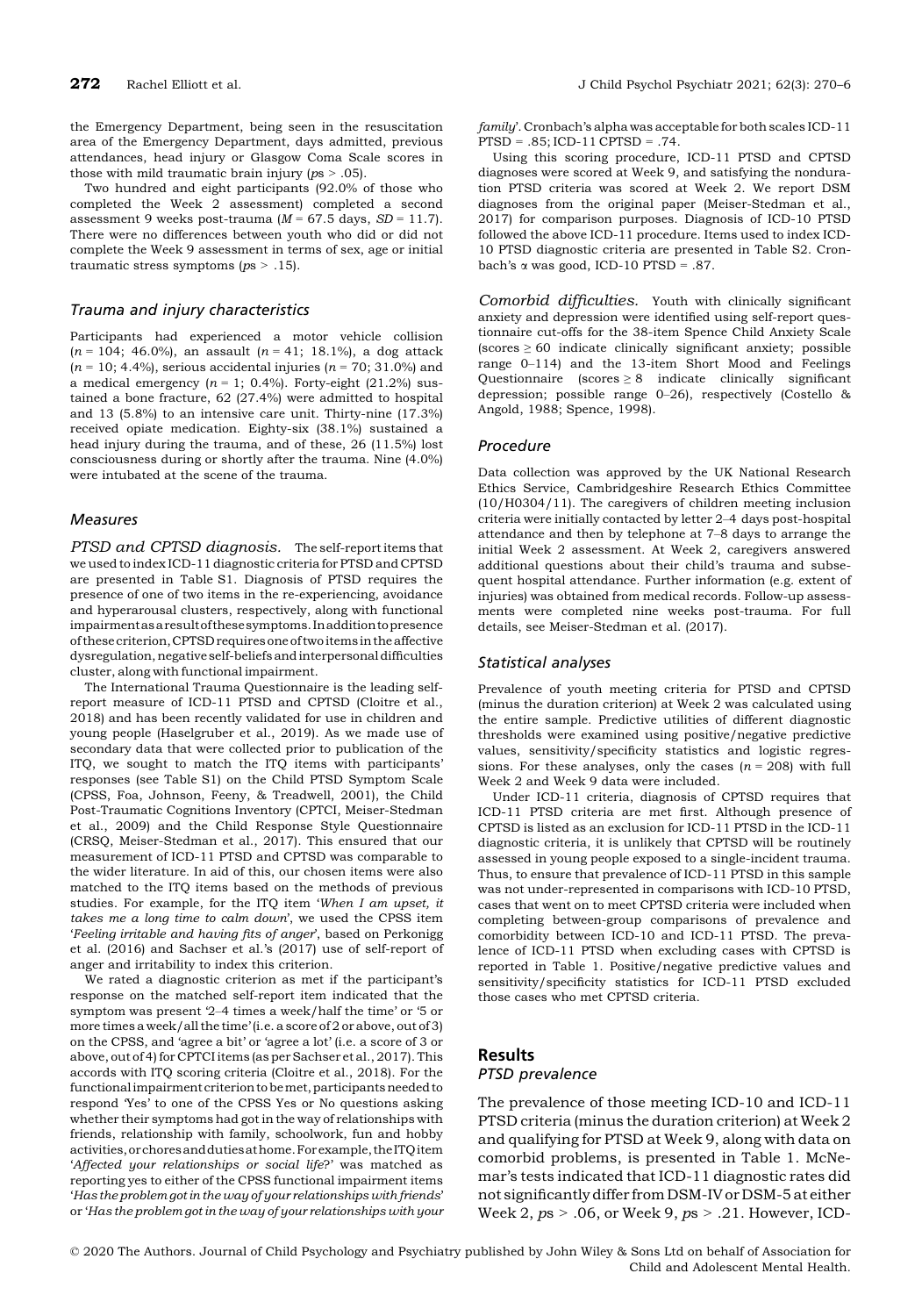|        | Table 1 Prevalence of PTSD, CPTSD and elevated symptoms of comorbid difficulties at Week 2 (minus PTSD duration criteria) and |  |
|--------|-------------------------------------------------------------------------------------------------------------------------------|--|
| Week 9 |                                                                                                                               |  |

|                             |                               | Week 2 $(n = 226)$                                                 | Week 9 ( $n = 208$ )       |                                                   |  |
|-----------------------------|-------------------------------|--------------------------------------------------------------------|----------------------------|---------------------------------------------------|--|
|                             | $n \,$ (% of total<br>sample) | % of those meeting the specified PTSD<br>criteria (minus duration) | $n$ (% of total<br>sample) | % of those meeting the<br>specified PTSD criteria |  |
| DSM-IV                      | 40 (17.7)                     |                                                                    | 18 (8.7)                   |                                                   |  |
| $DSM-5$                     | 41(18.1)                      |                                                                    | 20 (9.6)                   |                                                   |  |
| <b>ICD-10 PTSD</b>          | 44 (19.5)                     |                                                                    | 23(11.1)                   |                                                   |  |
| With comorbid anxiety       | 11(4.8)                       | 25.0                                                               | 4(1.9)                     | 17.4                                              |  |
| With comorbid depression    | 32(14.2)                      | 72.7                                                               | 13(6.3)                    | 56.5                                              |  |
| All ICD-11 PTSD cases       | 26 (11.5)                     |                                                                    | 15 (7.2)                   |                                                   |  |
| With comorbid anxiety       | 9(4.0)                        | 34.6                                                               | 2(1.0)                     | 13.3                                              |  |
| With comorbid depression    | 22 (9.7)                      | 84.6                                                               | 8(3.8)                     | 53.3                                              |  |
| ICD-11 PTSD (excluding      | 15 (6.6)                      |                                                                    | 10(4.8)                    |                                                   |  |
| CPTSD cases)                |                               |                                                                    |                            |                                                   |  |
| with comorbid anxiety       | 2(0.9)                        | 13.3                                                               | 1(0.5)                     | 10.0                                              |  |
| with comorbid depression    | 11 (4.9)                      | 73.3                                                               | 3(1.4)                     | 30.0                                              |  |
| ICD-11 PTSD with at least 1 | 12(5.3)                       | 80.0                                                               | 9(4.3)                     | 90.0                                              |  |
| Complex feature             |                               |                                                                    |                            |                                                   |  |
| Affect regulation           | 9(4.0)                        | 60.0                                                               | 6(2.9)                     | 60.0                                              |  |
| Negative beliefs            | 3(1.3)                        | 20.0                                                               | 3(1.4)                     | 30.0                                              |  |
| Interpersonal difficulties  | 9(4.0)                        | 60.0                                                               | 6(2.9)                     | 60.0                                              |  |
| ICD-11 PTSD with 2          | 9(4.0)                        | 60.0                                                               | 6(2.9)                     | 60.0                                              |  |
| Complex features            |                               |                                                                    |                            |                                                   |  |
| <b>CPTSD</b>                | 11 (4.8)                      |                                                                    | 5(2.4)                     |                                                   |  |
| With comorbid anxiety       | 7(3.1)                        | 63.6                                                               | 1(0.5)                     | 20.0                                              |  |
| With comorbid depression    | 11 (4.8)                      | 100.0                                                              | 5(2.4)                     | 100.0                                             |  |

For comparison purposes, DSM-IV and DSM-5 rates are presented (from Meiser-Stedman et al., 2017). Comorbid depression was indexed as a score ≥ 8 on the Short Mood and Feelings Questionnaire; comorbid anxiety was indexed as a score of ≥ 60 on the Spence Child Anxiety Scale. The number 'with comorbid depression' or 'with comorbid anxiety' is the number of participants with the given PTSD diagnosis who also had comorbid anxiety or depression. Week 2 ICD-10 and ICD-11 PTSD rates ignore the duration requirement for diagnosis. Frequency of 1 and 2 complex features excludes those who met CPTSD criteria.

10 PTSD criteria were endorsed significantly more than ICD-11 at both Week 2,  $p < .001$ , and Week 9,  $p = .008$ .

At Week 9, all children diagnosed with PTSD using the ICD-11 also met ICD-10 criteria for diagnosis. The mean for self-report symptoms on the CPSS was similar when using ICD-11  $(M = 29.67)$ ,  $SD = 7.50$ , range = 2-39) compared to ICD-10  $(M = 27.65, SD = 8.42, range = 2-39)$ . This meant that eight of the children (35%) who met criteria for PTSD according to the ICD-10 did not receive a diagnosis according to the ICD-11 criteria. The mean self-reported symptom level in those who met ICD-10 but not ICD-11 diagnostic criteria was above (16) the clinical cut-off for significant distress and impairment on the CPSS  $(M = 23.88, SD = 9.23)$ . Specifically, 6 children (75%) diagnosed with ICD-10 but not ICD-11 PTSD scored above the CPSS clinical cut-off. There were no systematic differences in age ( $p = .508$ ) or sex  $(p = .980)$  between those children meeting criteria for ICD-10 and ICD-11 PTSD, relative to those who met ICD-10 criteria alone. In terms of specific symptom clusters, of all those who met full ICD-10 criteria, 91% met the ICD-11 hyperarousal cluster, 78% met the reexperiencing cluster, and 100% met the avoidance cluster. A key difference between the ICD-10 and ICD-11 PTSD diagnoses is the requirement of impairment;

only 87% of participants diagnosed with the ICD-10 met the ICD-11 impairment requirement.

At Week 2, McNemar's tests indicated a significantly greater percentage of those with ICD-11 PTSD also experienced comorbid depression (84.6%), relative to those diagnosed using ICD-10 PTSD criteria (72.7%),  $p = .02$ . At Week 9, there was no significant difference in rates of comorbid depression or anxiety between those diagnosed using ICD-10 or ICD-11 PTSD criteria,  $ps > .06$ .

Re-analysis of ICD-10 vs ICD-11 prevalence and comorbidity indicated similar results when CPTSD cases were excluded from ICD-11 PTSD, with the exception that the Week 9 difference in rates of comorbid depression became significant,  $p = .008$ .

#### How well does satisfying PTSD criteria at Week 2 predict PTSD diagnosis at Week 9?

The degree to which satisfying the PTSD criteria (minus duration) at Week 2 can predict PTSD at Week 9 is detailed in Table 2. The number of participants meeting PTSD criteria roughly halved between the two assessments, regardless of the ICD version used. Satisfying either ICD-10 or ICD-11 Week 2 PTSD criteria was significantly predictive of later PTSD diagnoses, as indexed by regression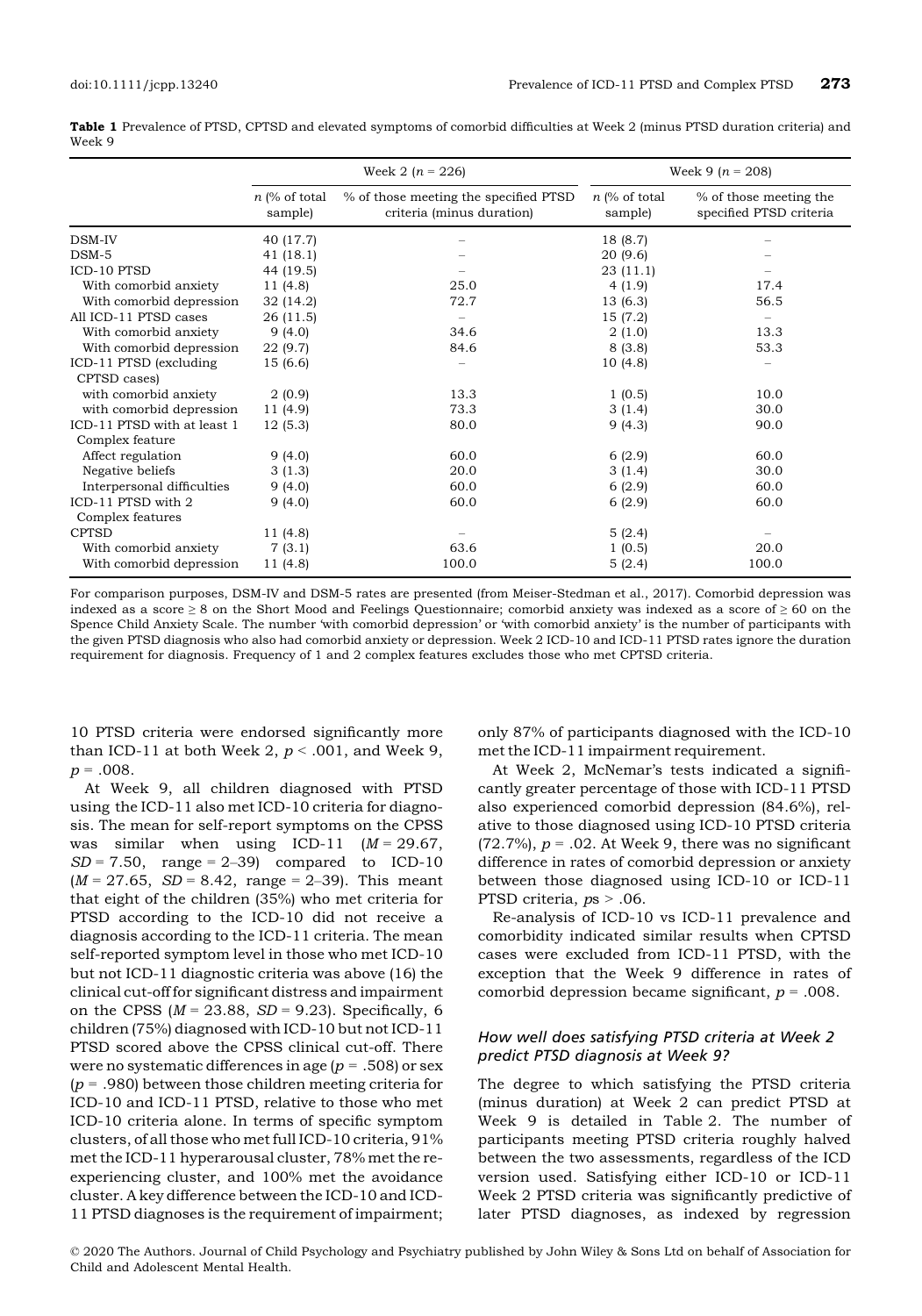|                                                    | Regression statistics |                  |                | Positive            | Negative            |              |              | Percentage              |
|----------------------------------------------------|-----------------------|------------------|----------------|---------------------|---------------------|--------------|--------------|-------------------------|
| Week 2 Predictor (ignoring)<br>duration criterion) |                       |                  | Odds<br>ratio  | predictive<br>value | predictive<br>value | Sensitivity  | Specificity  | correctly<br>identified |
| ICD-10 PTSD criteria<br>ICD-11 PTSD criteria       | 49.99<br>42.42        | < 0.01<br>< 0.01 | 22.35<br>22.13 | 0.43<br>0.40        | 0.97<br>0.97        | 0.78<br>0.67 | 0.86<br>0.92 | 0.88<br>0.92            |

Cases of CPTSD are not included in this analysis. Positive predictive value = Likelihood that someone meeting criteria at Week 2 would have the relevant diagnosis at Week 9. Negative predictive value = Likelihood that someone not meeting criteria at Week 2 would not go on to have the relevant diagnosis at Week 9. Sensitivity = Likelihood that someone with a diagnosis at Week 9 would have previously met criteria for at Week 2. Specificity = Likelihood that someone without diagnosis at Week 9 would not have met criteria at Week 2.

statistics. Each ICD version yielded high negative predictive values (all  $=0.97$ ), but positive predictive values were modest.

#### What is the prevalence of Complex PTSD features?

The prevalence rates for CPTSD features are presented in Table 1. At Week 9, five participants met full diagnostic criteria for CPTSD. All five individuals also scored above the clinical cut-off on the depression measure, and one scored above the cut-off for anxiety. Four of the five had a prior history of trauma and four of the five had experienced mental health concerns prior to the traumatic event indexed in this study.

Complex features were also evident in those who did not meet full CPTSD criteria. Ninety per cent of participants who met ICD-11 PTSD criteria (but not CPTSD) at Week 9 also additionally endorsed one or two (out of three) of the CPTSD clusters. Of the nine participants demonstrating one CPTSD feature, one experienced comorbid anxiety (11%) and three experienced comorbid depression (30%). Of the six participants demonstrating two CPTSD features, one experienced comorbid anxiety (20%), two experienced comorbid depression (40%), and one had missing comorbidity data.

#### **Discussion**

This study sought to evaluate the prevalence, specificity and predictive value of ICD-11 PTSD and CPTSD diagnoses in children and adolescents aged 8–17 years who attended hospital following a singleincident trauma. As anticipated, the revised ICD-11 PTSD diagnosis was more clinically conservative than the ICD-10 algorithm and did slightly improve the specificity of diagnosis. A lower percentage of participants diagnosed using ICD-11 appeared to experience comorbid difficulties compared to ICD-10, but these rates were only statistically different when CPTSD cases were excluded. Results also indicated that the incidence of CPTSD following a single-incident trauma was infrequent and predominately occurred in combination with other mental health concerns, most notably depression, and a

prior history of trauma. However, complex features of PTSD were evident in some children and adolescents as early as two weeks following a singleincident trauma, and the vast majority of participants diagnosed with ICD-11 PTSD (but not CPTSD) at Week 9 also experienced one feature of ICD-11 CPTSD. It is important to note that approximately half of those identified by ICD-11 PTSD also experienced elevated depression and/or anxiety symptoms, which may impact identification of CPTSD symptoms. These findings suggest that repeated or prolonged trauma may not be necessary to induce complex post-traumatic stress features in young people. However, further exploration of the relationship between CPTSD features, pretrauma mental health concerns, trauma history and comorbid difficulties is needed, and diagnosis of CPTSD is likely to be uncommon following a single-incident trauma.

The majority of participants did not satisfy PTSD criteria at either assessment, and there was considerable reduction in those satisfying criteria between assessments, corroborating previous research showing considerable natural recovery in youth exposed to trauma (Hiller et al., 2016). Although diagnostic rates were similar between DSM classifications and ICD-11 (consistent with Danzi & La Greca, 2016; Hafstad et al., 2017), diagnostic rates for PTSD varied significantly between the different ICD diagnostic versions. Our findings were consistent with the stated aim for the ICD-11 to reduce diagnostic rates of PTSD, relative to ICD-10. At Week 9, the application of ICD-11 PTSD criteria reduced the diagnostic prevalence rates by approximately 5%, relative to applying the ICD-10 criteria. Use of the ICD-11 criteria was also associated with improved specificity of diagnosis, relative to use of the ICD-10 criteria. The mean self-reported symptoms in those children diagnosed with ICD-10 PTSD but not meeting ICD-11 criteria were however still above the clinical cutoff for significant distress and functional impairment. As such, if transitioning from use of ICD-10 to ICD-11 diagnostic criteria as a requirement for access to treatment, it is important to consider that young people with subthreshold ICD-11 symptoms may be experiencing significant distress and may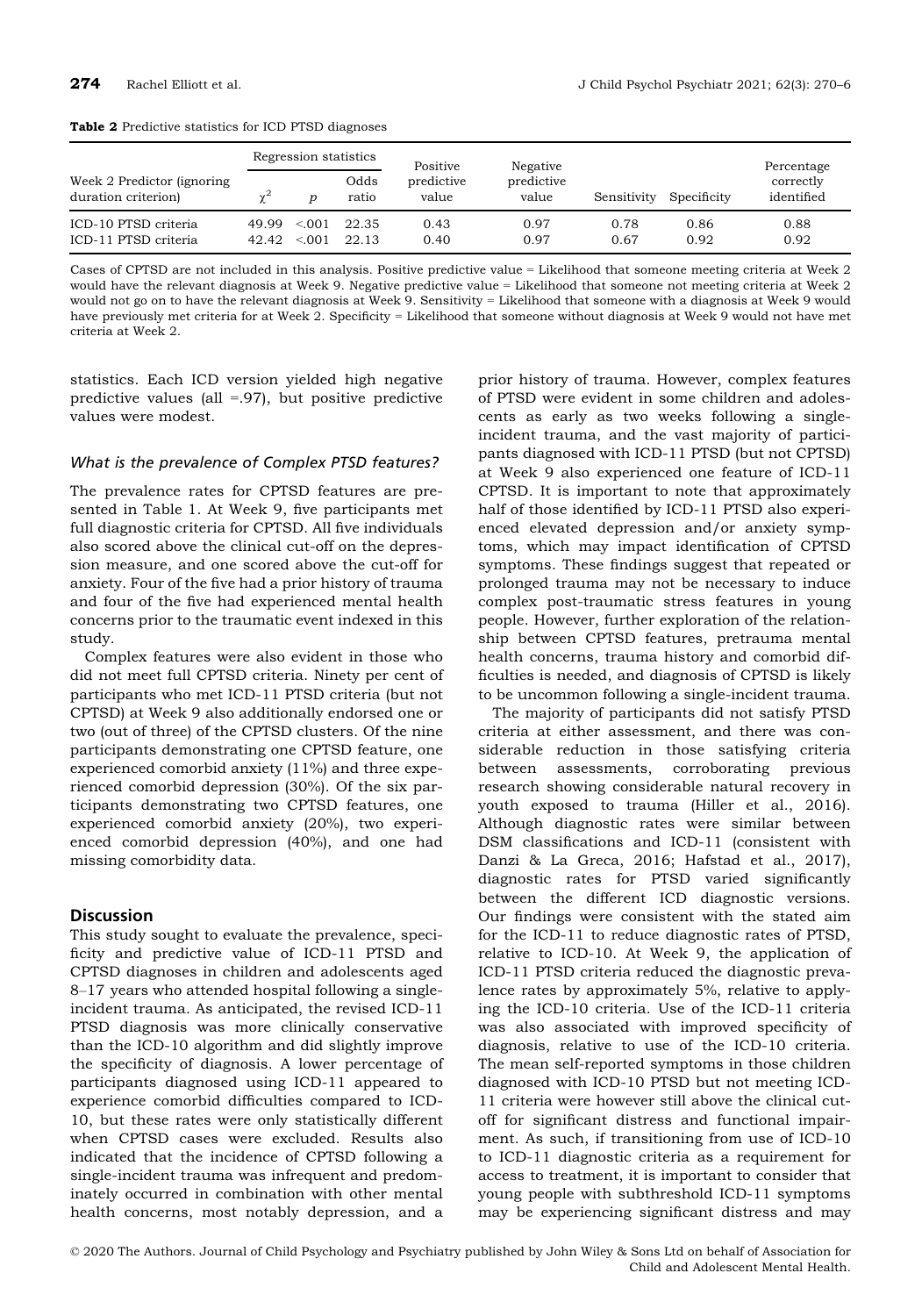still be in need of treatment to reduce the detrimental longer-term impact of post-traumatic stress during these developmental years. Further exploration of whether such children may receive treatment for other mental health issues (e.g. depression, anxiety and conduct) is needed.

Our results suggest that diagnosis of CPTSD is uncommon in young people exposed to a singleincident trauma. However, the majority of participants diagnosed with PTSD also met criteria for one of the three disorganised self-structure symptoms required for a CPTSD diagnosis. Thus, although a diagnosis of CPTSD may be infrequent following single trauma exposure, our results do suggest that assessment of CPTSD features, most notably affect dysregulation and interpersonal difficulties (along with comorbid depression and anxiety), may be warranted in young people following a single-incident trauma, including noninterpersonal accidental traumas. Importantly, our results suggest that complex features are not solely attributable to comorbid anxiety or depression, as the majority of youth who endorsed one CPTSD cluster did not demonstrate comorbid difficulties.

There are a number of limitations to this study. First, analysis of secondary data ensures that data collected from young people and their families are used as comprehensively as possible. However, this did mean that we were required to match data collected on validated self-report measures as closely as possible to the ITQ, the most prevalent self-report measure of ICD-11 PTSD and CPTSD. Similarly, participants had been recruited on the basis of meeting the DSM criterion for a traumatic event, rather than the ICD guidance regarding potential events which may cause PTSD. As we relied on selfreport measures of comorbid depression and anxiety symptoms, future research will need to explore formal comorbid diagnoses against relevant ICD-11 criteria, in studies with greater power, to strengthen our conclusions. Second, some of our analyses were limited to complete cases across time points. Our sample size at Week 9 was relatively modest and thereby likely underpowered compared to evaluation of ICD criteria in adult samples (e.g. Barbano et al., 2019), as is common in PTSD research with younger samples.

Future evaluation of the ICD criteria with a larger sample of young people with more varied trauma experiences, namely single-incident events that did

not result in hospital attendance, as well as those who have experienced multiple or repeated traumas, will allow more specific evaluation of the presence of complex features following different trauma types (e.g. those that are interpersonal in nature vs. those that are not). However, this study has taken important steps towards improving accurate identification of post-traumatic stress disorders in young people by demonstrating that ICD-11 criteria are likely to reduce diagnosis of PTSD relative to ICD-10, just as it does in adults. Further, we have emphasised the possibility that young people may appear to experience some Complex PTSD features following a singleincident event, but few are likely to meet CPTSD diagnostic criteria.

#### Supporting information

Additional supporting information may be found online in the Supporting Information section at the end of the article:

Table S1. Matching of International Trauma Questionnaire items to index ICD-11 PTSD and Complex PTSD criteria.

Table S2. Matching of Child Posttraumatic Stress Scale (CPSS) items to index ICD-10 PTSD criteria.

#### Acknowledgements

C.H. was partly supported by the Economic and Social Research Council (ES/R010781/1). R.M-S. was funded through a Medical Research Council (MRC) Clinician Scientist Fellowship (G0802821). T.D. was partly supported by the National Institute for Health Research Cambridge Biomedical Research Centre and the Wellcome Trust [104908/Z/14/Z, 107496/Z/15/Z]. R.E., C.H. and T.D. were also supported by the UK Medical Research Council (Grant Reference: SUAG/043 G101400). The authors would like to thank all young people and their families who took part, and the NHS staff who facilitated this project. Several of the authors train mental health professionals in the use of traumafocused cognitive-behavioural therapies for the treatment of PTSD.

#### Correspondence

Caitlin Hitchcock, MRC Cognition and Brain Sciences Unit, University of Cambridge, 15 Chaucer Road, Cambridge, CB2 7EF, UK; Email: Caitlin.Hitchcock@mrc-cbu.cam.ac.uk

#### Key points

- A number of changes were made to ICD-11 diagnostic criteria for post-traumatic stress disorder (PTSD), and for the first time, criteria were introduced for Complex PTSD.
- In young people exposed to a single-incident trauma, ICD-11 criteria were more clinically conservative in diagnosing PTSD compared to ICD-10 criteria but not compared to DSM-IV and DSM-5 criteria.